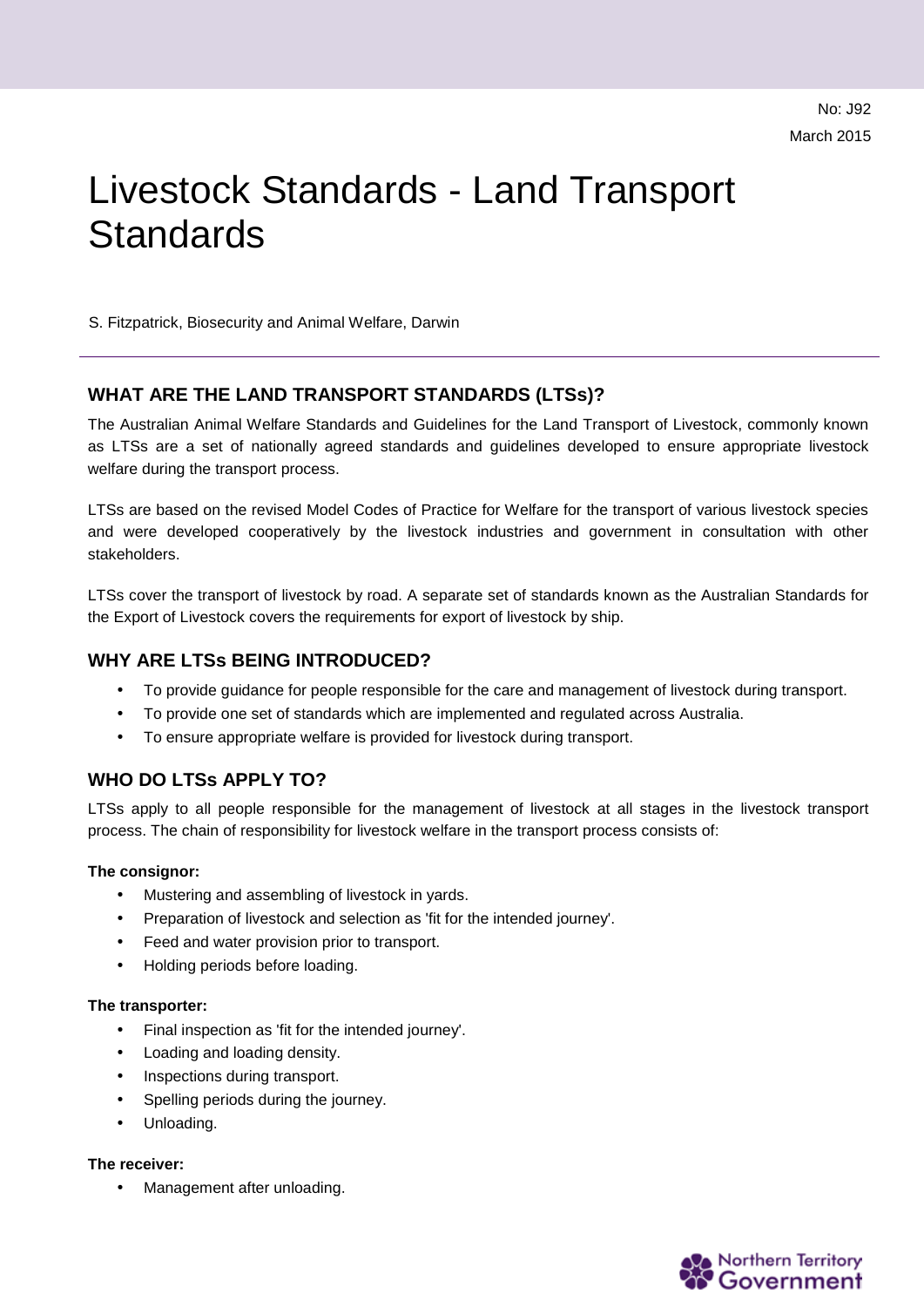# **WHAT IS THE DIFFERENCE BETWEEN 'STANDARDS' AND 'GUIDELINES'?**

**Standards** are the **MUST DO** minimum management practices required for proper livestock welfare.

**Guidelines** are recommended practices to achieve desirable welfare outcomes. Guidelines are the **SHOULD DO** management practices and complement the standards.

# **LTSs AND GUIDELINES**

Land Transport Standards are divided into two sections:

Part A - General standards and guidelines that apply to all livestock species.

Part B - Specific standards and guidelines for each livestock species.

## **Part A: General standards and guidelines**

There are six sections of 'general' standards in Part A of the LTSs, which apply to all livestock species, each of which contains one or more standards and a number of guidelines. The sections include:

- 1. Responsibilities and planning.
- 2. Stock-handling competency.
- 3. Transport vehicles and facilities for livestock.
- 4. Pre-transport selection of livestock MLA Guide: Is it fit to load?
- 5. Loading, transporting and unloading livestock.
- 6. Humane destruction.

## **Part B: Species specific requirements**

This section of the LTSs specifies the specific requirements for the transport of the various livestock species.

Each species section details standards and guidelines for:

- $\mathbb{R}^{\mathbb{Z}}$ The maximum permitted time off water period for the particular classes of stock (adults, weaners, pregnant or lactating females etc.).
- Minimum spell period (water, food and rest) once livestock reach the maximum permitted time off water period.
- Any permitted extension of journey time where feed and water are provided in-transit.
- Restrictions on the use of electric prodders in certain species/class of animals.
- Restrictions on the use of dogs in certain species/class of animals.  $\mathbf{r}$
- Segregation of certain classes of stock.

The species-specific guidelines give recommendations on such details as:

- Considerations for long distance travel and fitness.  $\mathbf{r}$
- Food and water.
- Loading density.
- Vehicles and facilities.
- Handling.
- Humane destruction methods.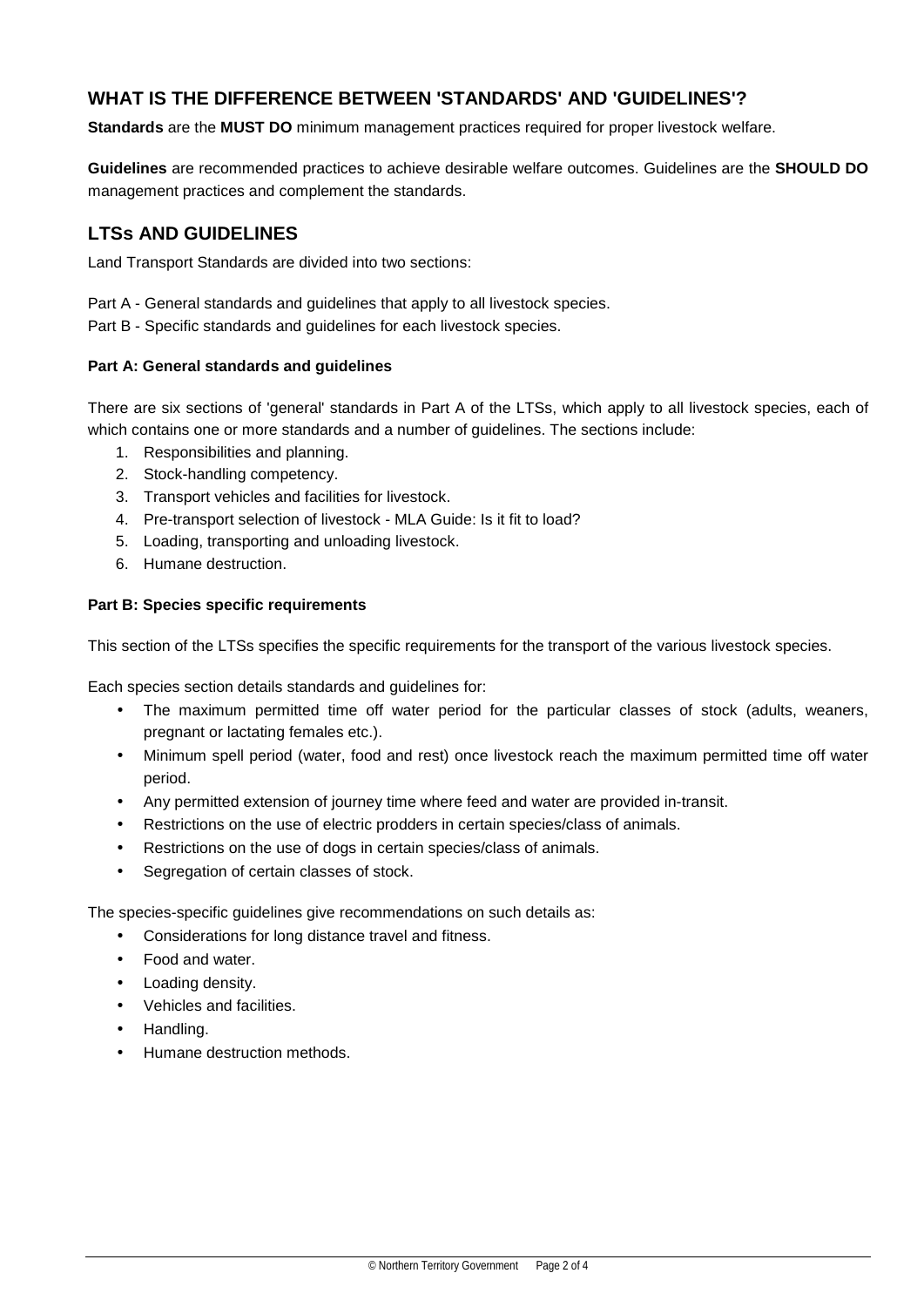**Table 1.** Maximum time off water and minimum spelling periods

| <b>Species</b> | <b>Class</b>                                                                                                          | <b>Maximum time</b><br>off water<br>(hours) | <b>Mandatory</b><br>spell period<br>(hours) |
|----------------|-----------------------------------------------------------------------------------------------------------------------|---------------------------------------------|---------------------------------------------|
| Cattle         | Cattle over 6 months old                                                                                              | 48                                          | 36                                          |
|                | Calves 1-6 months old                                                                                                 | 24                                          | 12                                          |
|                | Lactating cows with calves at foot                                                                                    | 24                                          | 12                                          |
|                | Cows known to more than 6 months pregnant, excluding the<br>last 4 weeks                                              | 24                                          | 12                                          |
|                | Adult buffalo over 6 months old                                                                                       | 36                                          | 24                                          |
| <b>Buffalo</b> | Buffalo 1-6 months old                                                                                                | 24                                          | 12                                          |
|                | Lactating buffalo with calves at foot and buffalo known to more<br>than 7 months pregnant, excluding the last 4 weeks | 24                                          | 12                                          |
|                | Camels over 6 months old                                                                                              | 48                                          | 36                                          |
| <b>Camels</b>  | Camels 1-6 months old                                                                                                 | 24                                          | 12                                          |
|                | Lactating camels with calves at foot                                                                                  | 24                                          | 12                                          |
|                | Camels known to more than 9 months pregnant, excluding the<br>last 4 weeks                                            | 24                                          | 12                                          |
|                | Horses over 6 months old                                                                                              | 24                                          | 12                                          |
|                | Lactating mares                                                                                                       | 12                                          | 12                                          |
| <b>Horses</b>  | Foals less than 6 months old                                                                                          | 12                                          | 12                                          |
|                | Mares known to be more than 7.5 months pregnant, excluding<br>the last 4 weeks                                        | 12                                          | 12                                          |
| <b>Goats</b>   | Goats over 6 months old                                                                                               | 48                                          | 36                                          |
|                | Kids under 6 months                                                                                                   | 28                                          | 12                                          |
|                | Goats known to be more than 14 weeks pregnant, excluding<br>the last 2 weeks                                          | 24                                          | 12 <sub>2</sub>                             |
| <b>Sheep</b>   | Sheep over 4 months old                                                                                               | 48                                          | 36                                          |
|                | Lambs under 4 months old                                                                                              | 28                                          | 12                                          |
|                | Ewes known to be more than 14 weeks pregnant, excluding the<br>last 2 weeks                                           | 24                                          | 12                                          |
| <b>Pigs</b>    | Pigs                                                                                                                  | 24                                          | 12                                          |
|                | Lactating sows and piglets                                                                                            | 12                                          | 12                                          |
|                | Weaners                                                                                                               | 12                                          | 12                                          |